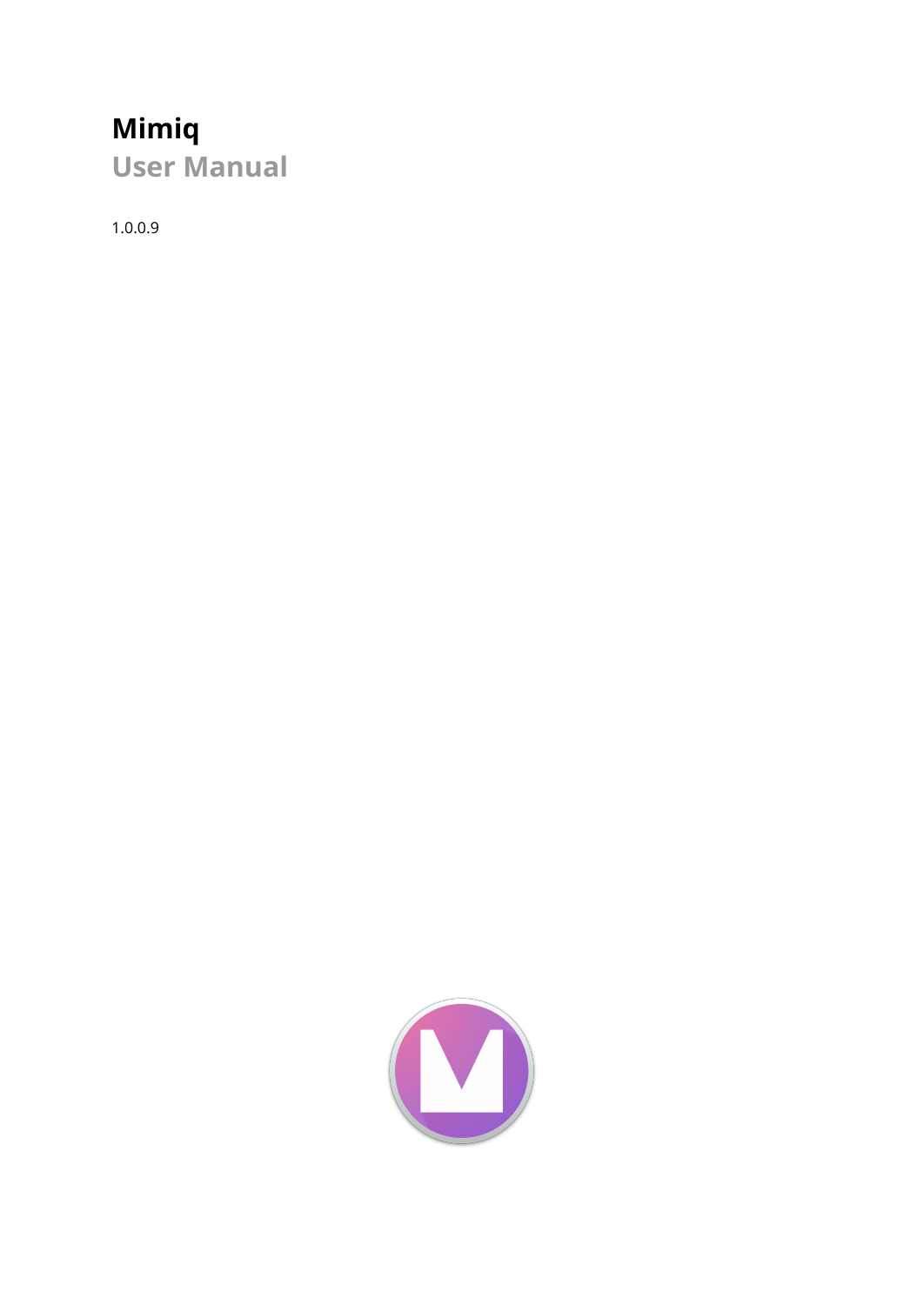### **Overview**

Mimiq is a simple Avid-style bin locking utility for third-party NAS environments. It runs on the taskbar, allowing editors to use the same projects, bins and media.

## **Compatibility**

Mimiq 1.0.0.9 is verified by indiestor to work with the following only:

- Intel based PCs running Windows 7 & 10 *(Most mapped SMB network shares)*
- Intel based Macs running MacOS Sierra through to Big Sur 11.4 *(Most AFP or SMB network shares)*
- Most bin sharing capable versions of Avid™ Media Composer from 8.8 through to 2021.6.

*(Updated 31 August 2021)*

### **Workstation Preparation**

Use the steps below when preparing a workstation.

- Each workstation must have a unique name
- Workstations should have simple names such as **edit1** *not* **edit01's iMac**
- Mimiq should be run in an administrator account
- Ensure time is NTP synchronized between clients and network storage
- This product cannot be installed on the same system as similar tools such as Editshare Connect or the Facilis connection utility.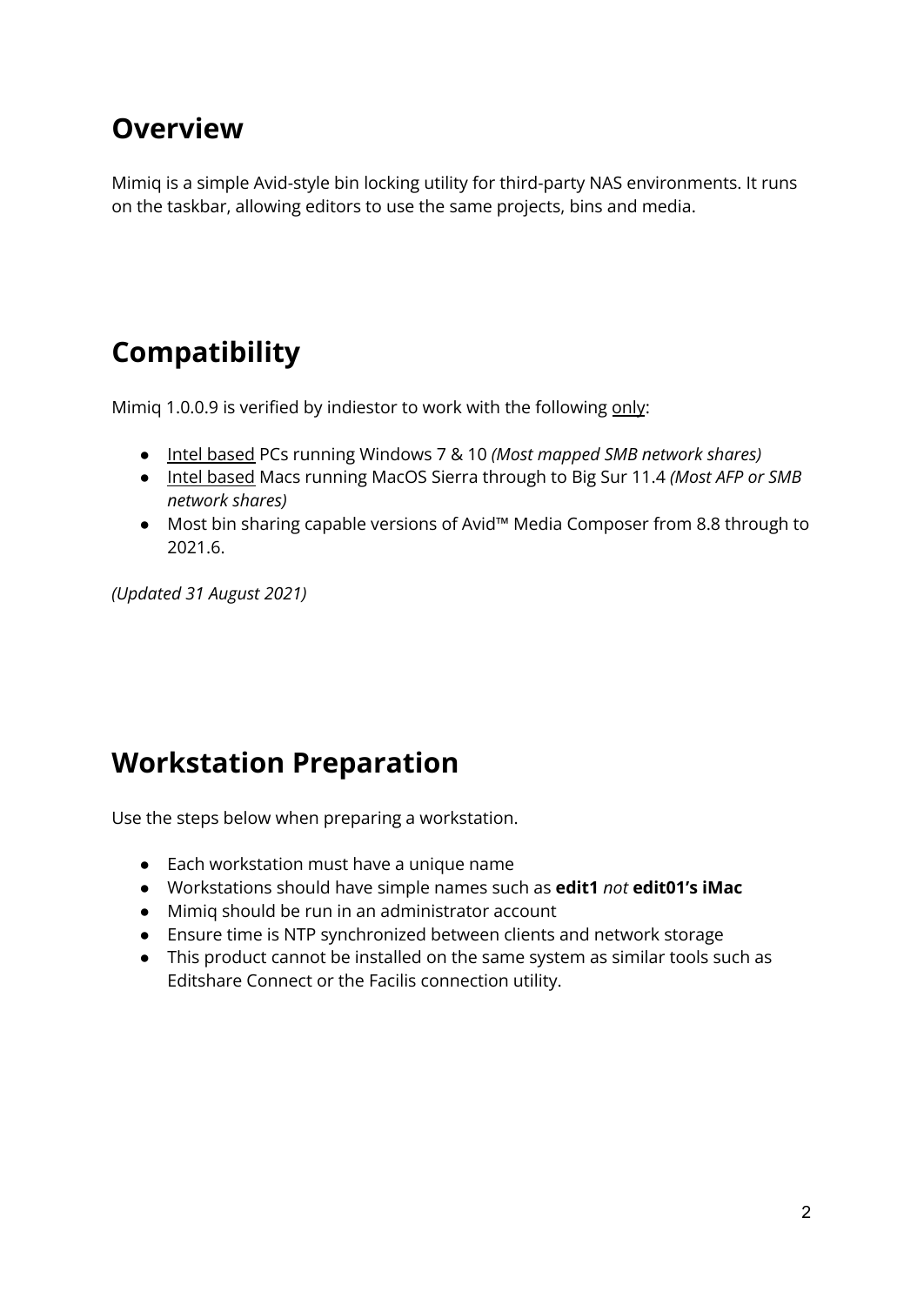### **Installation**

### **Windows Setup**

- 1. Double click the **.msi** installer
- 2. Click next to proceed through the steps.

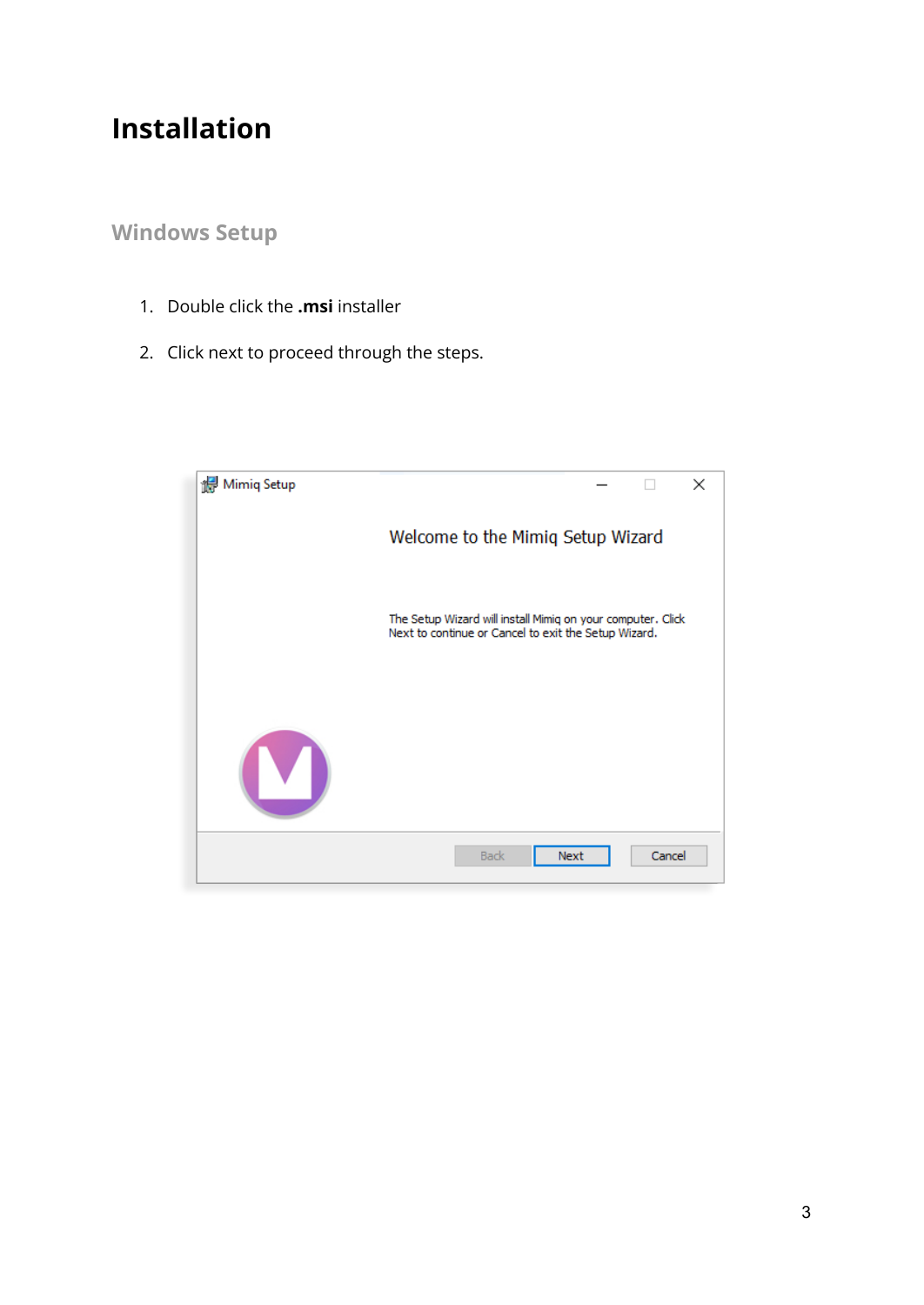3. Obtain the MAC address (physical address) of an active network adaptor.

| $\leftarrow$<br>Settings                                                                                                                                                                                          | □ | × |
|-------------------------------------------------------------------------------------------------------------------------------------------------------------------------------------------------------------------|---|---|
| ⋒ Ethernet                                                                                                                                                                                                        |   |   |
| Metered connection                                                                                                                                                                                                |   |   |
| If you have a limited data plan and want more control over data usage,<br>make this connection a metered network. Some apps might work<br>differently to reduce data usage when you're connected to this network. |   |   |
| Set as metered connection<br>(●                                                                                                                                                                                   |   |   |
| If you set a data limit, Windows will set the metered connection setting<br>for you to help you stay under your limit.                                                                                            |   |   |
| Set a data limit to help control data usage on this network                                                                                                                                                       |   |   |
| IP settings                                                                                                                                                                                                       |   |   |
| IP assignment:<br>Automatic (DHCP)<br>Edit                                                                                                                                                                        |   |   |
| Properties                                                                                                                                                                                                        |   |   |
| Manufacturer:<br>Intel Corporation<br>Description:<br>Intel(R) Ethernet Connection I219-V<br>Driver version:<br>12.17.10.8<br>B8-6B-23-21-86-C8<br>Physical address (MAC):<br>Copy                                |   |   |
| Get help                                                                                                                                                                                                          |   |   |

- 4. Send the MAC you wish to license to [support@indiestor.com](mailto:support@indiestor.com)
- 5. Once your license file arrives place it in /Program Files/Mimiq
- 6. Start Mimiq and click the task-bar icon to inspect the license status. License expiry dates are displayed in DD-MM-YYYY format.
	- **Mono** = LICENSED
	- **Orange** = UNLICENSED
	- **Red** = EXPIRED
- 7. Mount network shares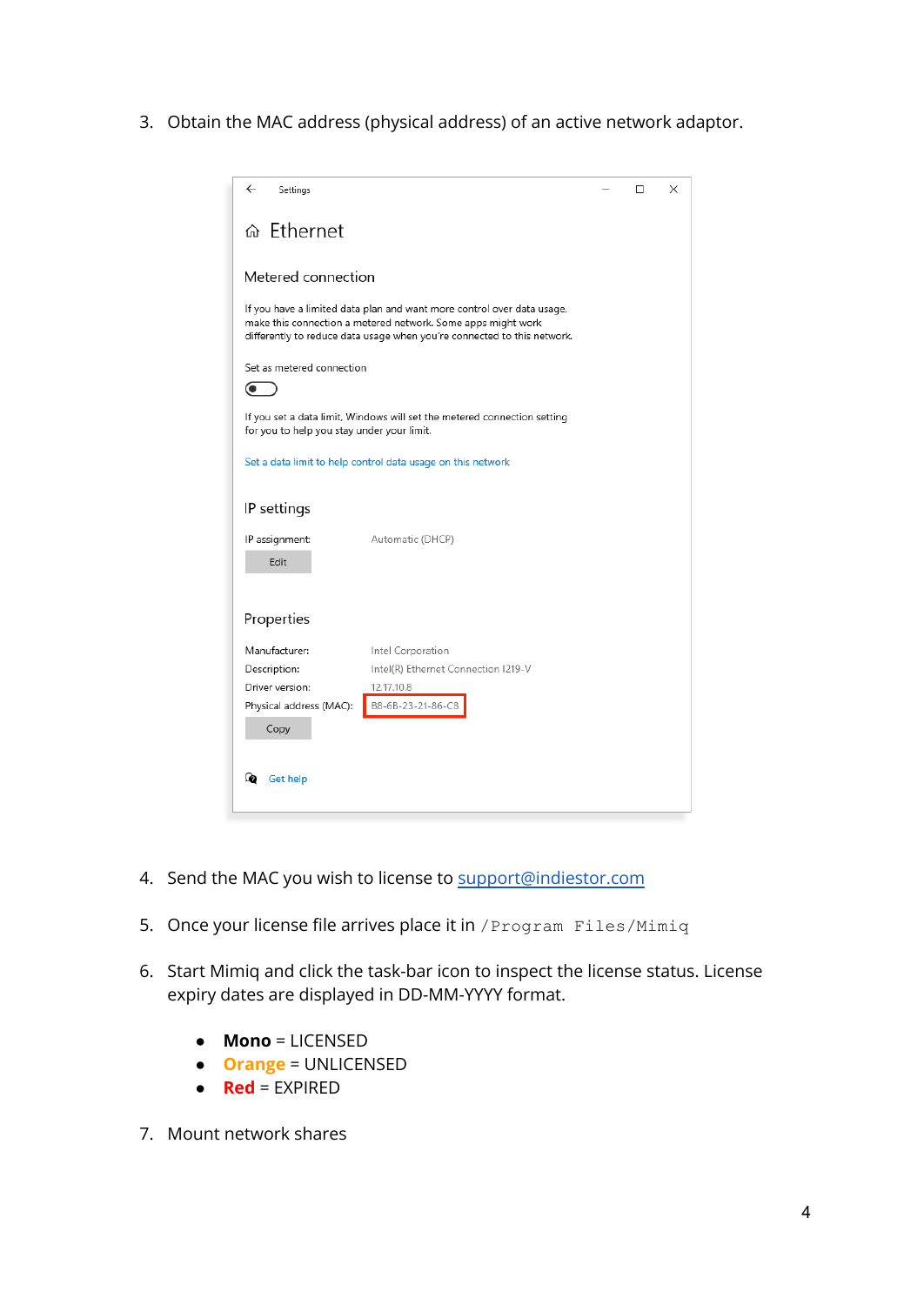#### **Mac Setup**

- 1. Double click the **.pkg** installer
- 2. Click continue to proceed through the steps.

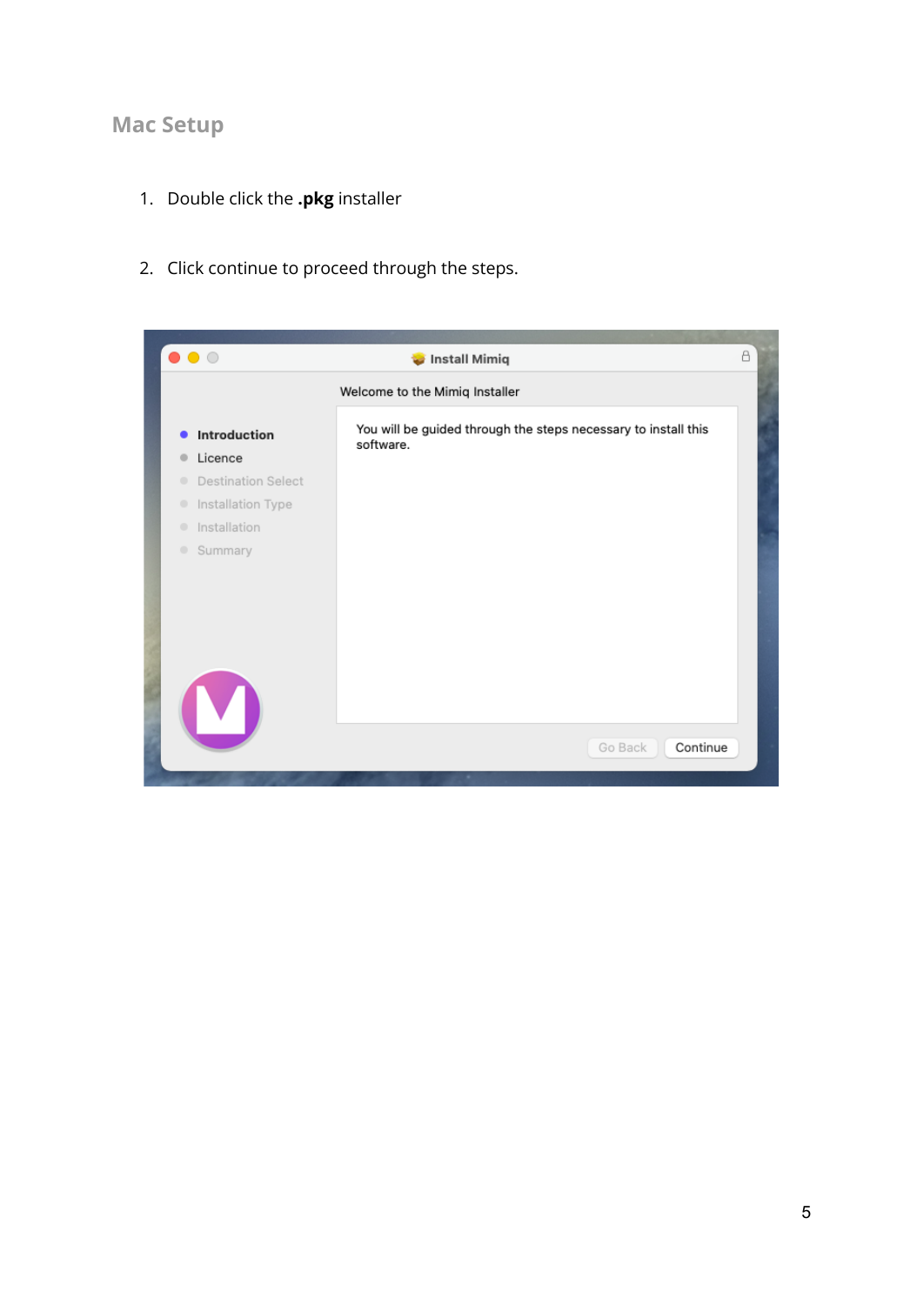3. Obtain the MAC address (physical address) of an active network adaptor.

| TCP/IP | <b>DNS</b><br><b>WINS</b> | 802.1X<br>Proxies                               | Hardware                                          |  |
|--------|---------------------------|-------------------------------------------------|---------------------------------------------------|--|
|        | Configure:                | MAC Address: e8:ea:6a:43:2c:72<br>Automatically | $\Diamond$                                        |  |
|        | Speed:                    | 1000baseT                                       | $\stackrel{\scriptstyle\wedge}{\scriptstyle\vee}$ |  |
|        | Duplex:                   | full-duplex                                     | $\hat{\mathcal{C}}$                               |  |
|        | MTU:                      | Standard (1500)                                 | $\mathop{^\diamondsuit}$                          |  |
|        |                           |                                                 |                                                   |  |
|        |                           |                                                 |                                                   |  |
|        |                           |                                                 |                                                   |  |
|        |                           |                                                 |                                                   |  |
|        |                           |                                                 |                                                   |  |
|        |                           |                                                 |                                                   |  |

- 4. Send the MAC you wish to license to [support@indiestor.com](mailto:support@indiestor.com)
- 5. Place the license file in /Library/Application Support/Mimiq
- 6. Start Mimiq and click the menu-bar icon to inspect the license status. License expiry dates are displayed in DD-MM-YYYY format.
	- **Mono** = LICENSED
	- **Orange** = UNLICENSED
	- **Red** = EXPIRED
- 7. Mount network shares